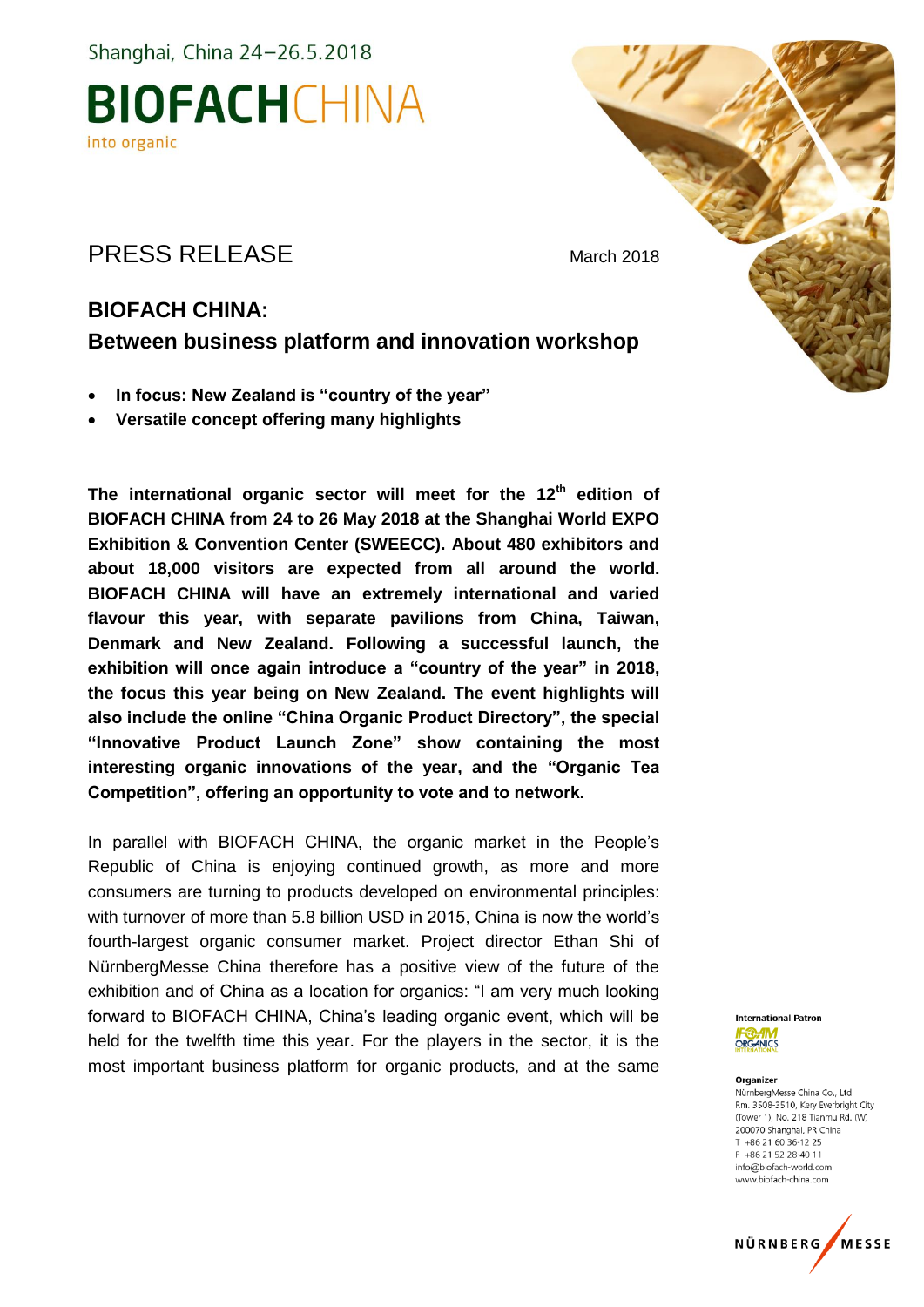## **BIOFACHCHINA** into organic

time the favourite meeting point for everyone who supports a sustainable lifestyle in China and throughout Asia."

### **"Country of the year": Feature continues following a successful launch**

In 2018, the plan for BIOFACH CHINA will again include focusing on a particular country and region, following the enthusiastic reception given last year to the first organic country and organic region to be selected, Denmark and China's Heilongjiang Province. An agricultural country has been selected as "country of the year" for 2018: New Zealand. Representatives from this island nation will not only introduce trade visitors to its latest organic products but will also provide details about its particular regional features.

### **Plenty of room for innovation**

The "Innovative Product Launch Zone" is another highlight at China's most important organic event. At the special display area, trend scouts can look forward to some choice innovations on the organic scene – from raw materials to fresh products and sustainable packaging solutions. Trade visitors can also select their favourites for the most innovative product of the year. The "New Product Display Area" will also encourage participation in an exciting voyage of discovery, with new developments from the areas of organic foodstuffs, natural cosmetics and eco-textiles.

#### **Inspiring: bundled professional knowledge on-site and online**

As a special service, BIOFACH CHINA is making available its ["China](http://organic.biofachchina.com/searchen.aspx)  [Organic Product Directory" online database](http://organic.biofachchina.com/searchen.aspx) for a second year. With a wealth of data from more than eleven years of experience in the Chinese organic market, the directory is a valuable research tool to ensure visitors are best prepared to get the most out of the exhibition. The newly planned "Purchasers & Buyers Conference" will also provide an opportunity to present individual business areas in the organic industry. In its supporting programme, the "Conference on the International Organic Food Market and Development" will be sure to offer richly detailed expert knowledge.

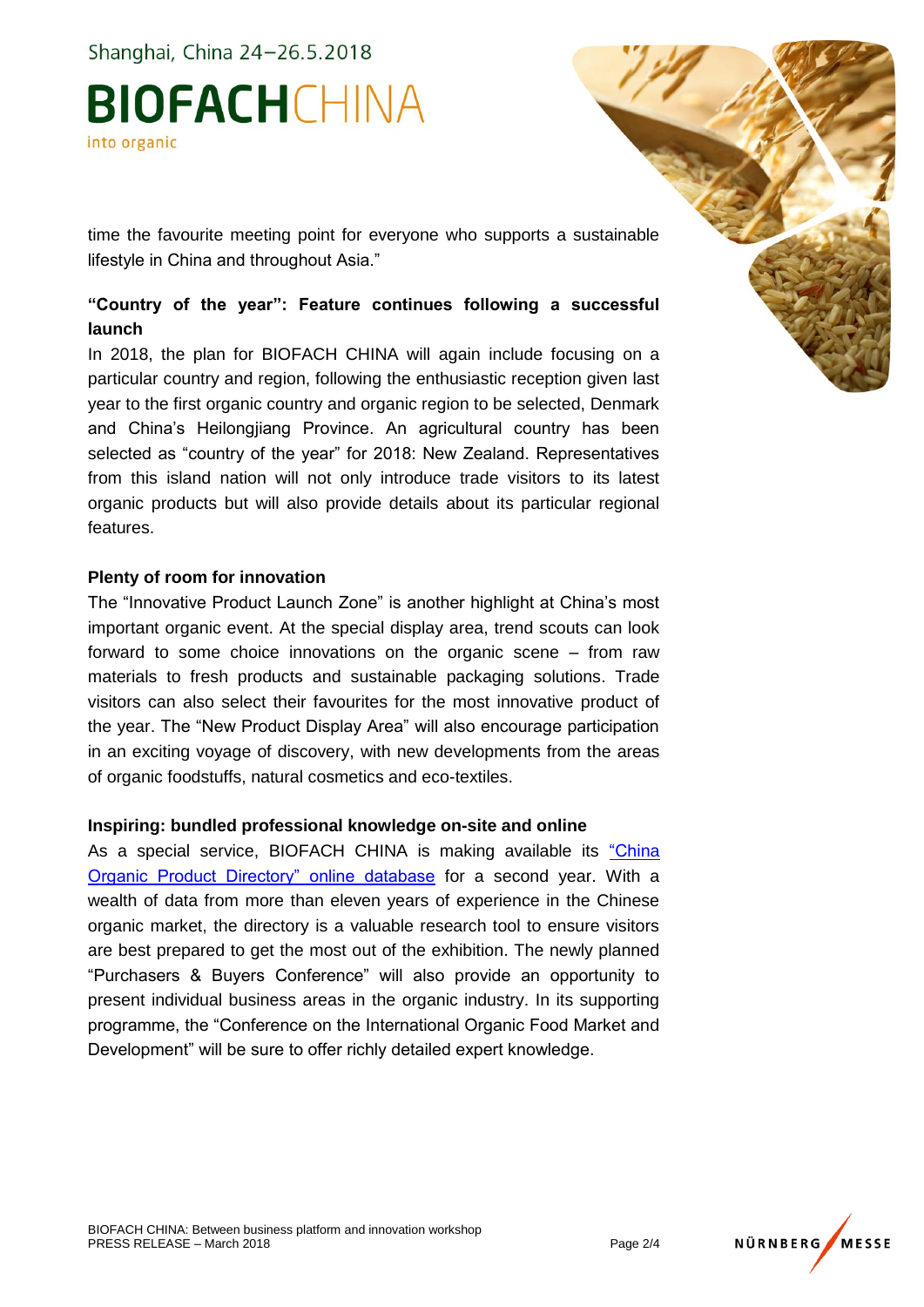# **BIOFACHCHINA** into organic

### **Experience organics in all its diversity**

With the theme of "Self-cultivation and friend-making with tea", many tea exhibitors will meet for the "Organic Tea Competition", where a prize will be awarded to the favourite tea of the year. This special display area will also serve as a meeting place for some social tea drinking and networking. All in all, BIOFACH CHINA will once again be a unique lifestyle event that will offer a lasting experience of the organic sector.

### **BIOFACH World**

NürnbergMesse has proven expertise in the field of organic foodstuffs. In February every year, the international organic sector gathers in Nuremberg at BIOFACH, the world's leading fair for organic food products. The comprehensive range of certified organic products on display shows their diversity – from fresh products like dairy and cheese, fruit, vegetables, dry products like grains and pulses, nuts and confectionery to beverages. The international patron of BIOFACH is IFOAM – Organics International, the national honorary sponsor the German Federation of Organic Food Producers (BÖLW). An integral part of this world-leading fair is the BIOFACH Congress, a knowledge-sharing platform that is unique worldwide. With another six BIOFACH events in Japan, the USA, South America, China, India and Thailand, BIOFACH World has a global presence and year for year brings together more than 3,000 exhibitors and 100,000 trade visitors.

### **The next BIOFACH events:**

- BIOFACH, Nuremberg: 13-16 February 2019
- BIOFACH AMERICA LATINA, São Paulo: 6-9 June 2018
- BIOFACH SOUTH EAST ASIA, Bangkok: 12-15 July 2018
- BIOFACH AMERICA, Baltimore, US: 13-15 September 2018
- BIOFACH INDIA, Delhi-NCR: 25-27 October 2018